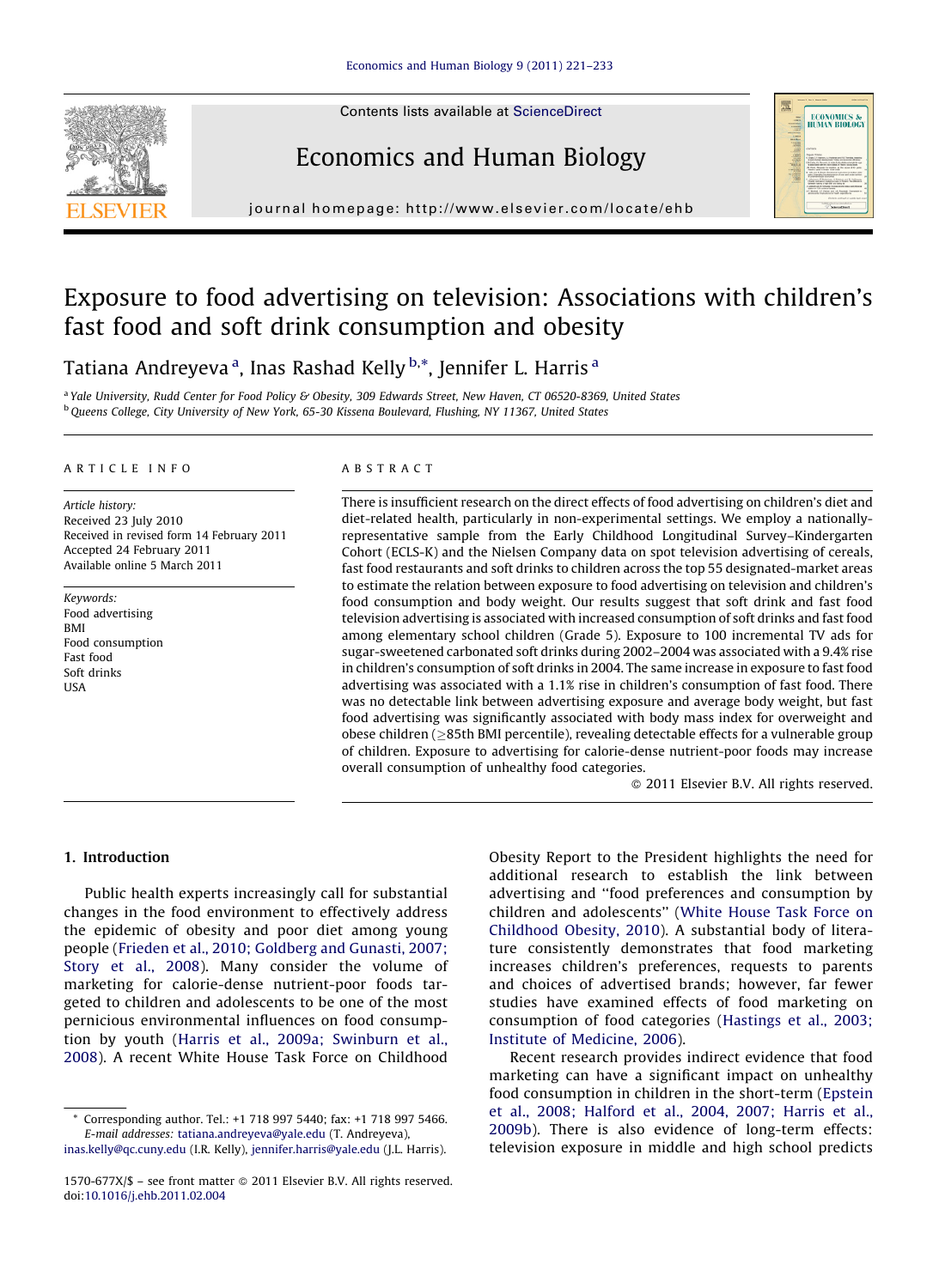increased consumption of foods commonly advertised to youth five years later [\(Barr-Anderson](#page--1-0) et al., 2009). One study found that adiposity in children increased with exposure to fast food advertising and that banning those advertising practices could reduce the incidence of childhood overweight by 18% [\(Chou](#page--1-0) et al., 2008). This is true even though descriptive studies show that exposure to food advertising by children and adolescents has remained stable and may even slightly declined [\(Desrochers](#page--1-0) and Holt, 2007; Holt et al., 2007; Zywicki et al., [2004](#page--1-0)). Yet ''Holt et al. [\(2007\)](#page--1-0) do not directly address the postulated link between ad exposure and food consumption or other behaviors that may be related to obesity'' [\(Desrochers](#page--1-0) and Holt, 2007, p. 198), which we explore in the current analysis. They also do not account for a host of other factors occurring simultaneously in the time period that may be affecting both changes in advertising and obesity.

As a whole, prior research suggests that food advertising likely has significant negative effects on young people's diet, body weight, and health. The 2006 Institute of Medicine (IOM) report concluded that there was substantial evidence that ''food and beverage marketing influences the preferences and purchase requests of children, influences consumption at least in the short term, is a likely contributor to less healthful diets, and may contribute to negative diet-related health outcomes and risks'' (p. 307). This evidence has motivated public health efforts to advocate for a significant reduction in child exposure to advertising for energy-dense nutrient-poor foods, including possible government regulation if current self-regulatory industry efforts do not substantially improve the marketing landscape. Important support for these efforts can be provided by further direct evidence that food advertising increases consumption of the unhealthy food categories most commonly promoted to youth. The IOM report goes on to say that ''[n]ew research is needed on food and beverage marketing and its impact on diet and dietrelated health and on improving measurement strategies for factors involved centrally in this research'' (p. 309). Our study is designed to contribute to the evidence and test the hypothesis that children's exposure to television food advertising is associated with higher consumption of highly advertised food categories, namely fast food and soft drinks. In doing so, we draw from newer, more comprehensive data previously unexploited in this area. Using a nationally-representative sample from the Early Childhood Longitudinal Study-Kindergarten Cohort (ECLS-K) with food consumption data on 5th graders and The Nielsen Company (Nielsen) measures of children's exposure to food advertising, we estimate associations between exposure to TV advertising and children's food consumption and body weight. While we perform several robustness checks to address the potential endogeneity of advertising, data limitations render it difficult to attribute the effects found to causal mechanisms. We are therefore careful not to conclude that the associations provide definitive evidence of causality from advertising exposure to increased food consumption, but are suggestive of causal effects.

#### 2. Methods

#### 2.1. Participants

We used data from the ECLS-K, a nationally representative longitudinal study of kindergartners in 1998–1999 conducted by the National Center for Education Statistics. The children were followed from kindergarten entry in the fall of 1998 to the spring of the 8th grade (2007) with five intermediate assessments. The survey collected data from multiple sources, including children via questionnaires and direct assessment in school, their parents interviewed by phone, and teachers and school administrators surveyed through questionnaires. The ECLS-K participants were selected via a multistage probability sampling design and some racial/ethnic groups were oversampled. More details on the ECLS-K survey design are published elsewhere [\(Tourangeau](#page--1-0) et al., 2009).

The original fall-kindergarten sample included 19,684 participants, but due to sample attrition (non-response and children moving out of the original schools and not being selected for follow-up) the spring-fifth grade sample consisted of 12,029 eligible children and 11,820 of them participated ([Tourangeau](#page--1-0) et al., 2009). We removed respondents missing data for any of the following measures: body weight or height ( $N = 820<sup>1</sup>$ ), consumption of fast food and soft drinks ( $N = 570$ ), residential location  $(N = 830)$ , TV viewing  $(N = 930)$ , socio-demographic characteristics of the child  $(N = 820)$ , and the child's mother  $(N = 1100;$  children could be missing multiple measures). After these exclusions 9760 children (82.6% of the original sample) remained eligible for analysis. Children excluded due to missing data were less likely to be of Asian origin or live with a married mother and were more likely to live in the South.

Advertising data were merged using geocoded data from the ECLS-K in 2002 (3rd grade) and 2004 (5th grade). Advertising years 2002 and 2003 were merged with 2002 ECLS-K data, while advertising year 2004 was merged with 2004 ECLS-K data. In that sense, with the exception of the possibility that a child moved between 2002 and 2003, advertising exposure is captured in the designated market area of the child's residence.

### 2.2. Measures

#### 2.2.1. Dependent variables

2.2.1.1. Food consumption. Children completed a food consumption questionnaire that assessed consumption of fast food, soft drinks (including fruit and sports drinks; referred throughout by ''soft drinks''), milk, 100% fruit juice, fruit, and vegetables at any venue (home, school, restaurants). We used fast food and soft drinks due to their large share in children's diet and associations with poor nutrition and obesity ([Collison](#page--1-0) et al., 2010).

For soft drinks, children were asked: ''During the past 7 days, how many times did you drink soda pop

All unweighted sample size numbers are rounded to the nearest ten according to our license agreement for the restricted-use ECLS-K data.